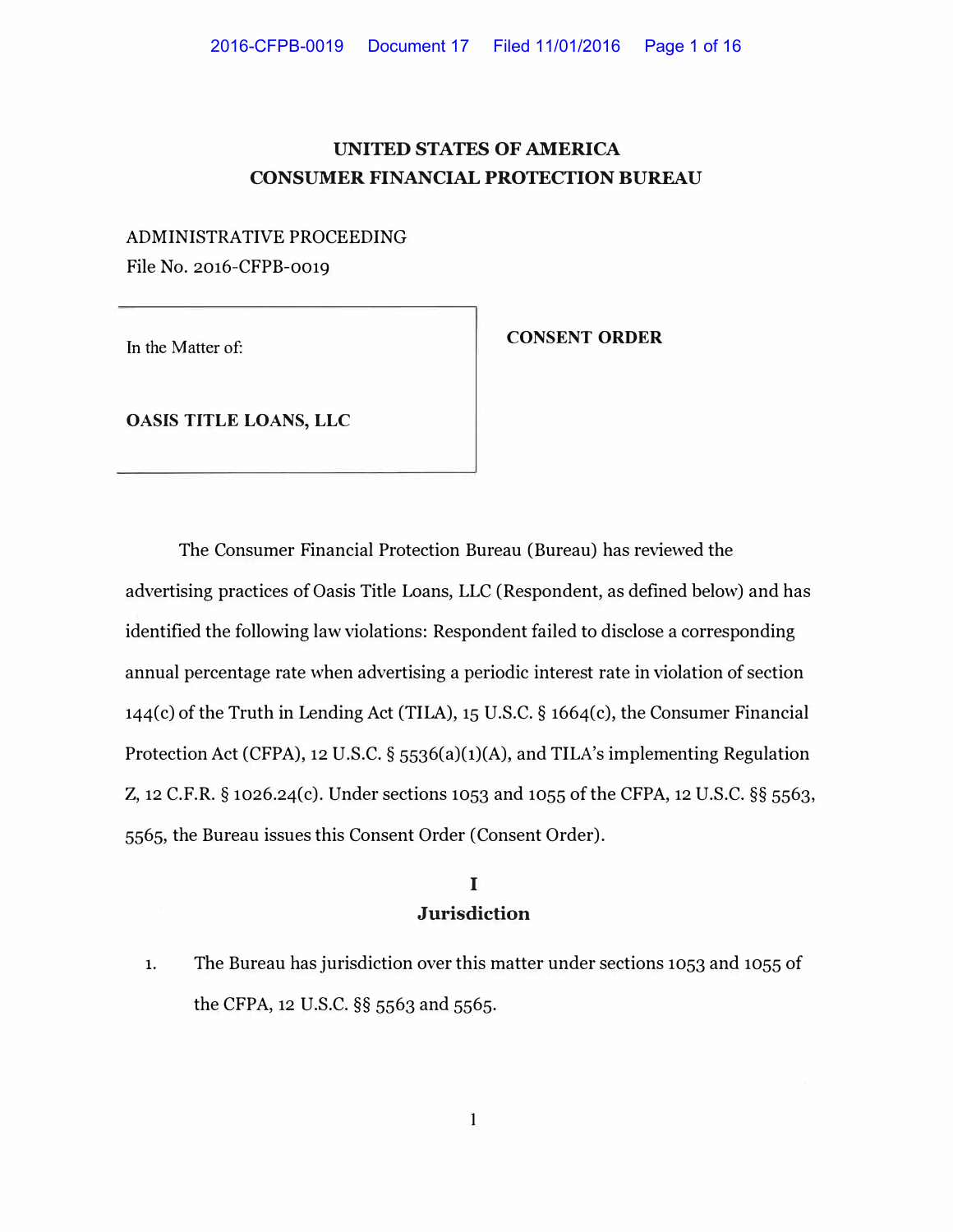- 2. Under section 1053 of the CFPA, the Bureau may bring an adjudication proceeding to enforce compliance with TILA, Regulation Z, and the CFPA. 12 U.S.C. § 5563(a).
- 3. Under section 1055 of the CFPA, the Bureau has jurisdiction to grant any appropriate legal or equitable relief with respect to a violation of federal consumer financial law, including the TILA and Regulation Z, and the CFPA violations alleged in this Notice of Charges. 12 U.S.C. §§ 5511(c)(4), 5512(a), 5563, 5565.

# **II Stipulation**

4. Respondent has executed a "Stipulation and Consent to the Issuance of a Consent Order," dated October 27, 2016 (Stipulation), which is incorporated by reference and is accepted by the Bureau. By this Stipulation, Respondent has consented to the issuance of this Consent Order by the Bureau under sections 1053 and 1055 of the CFPA, 12 U.S.C. §§ 5563 and 5565. Respondent admits the facts necessary to establish the Bureau's jurisdiction over Respondent and the subject matter of this action.

## **III Definitions**

- 5. The following definitions apply to this Consent Order:
	- a. "Advertisement" means "a commercial message in any medium that promotes, directly or indirectly, a credit transaction." 12 C.F.R. §  $1026.2(a)(2)$ .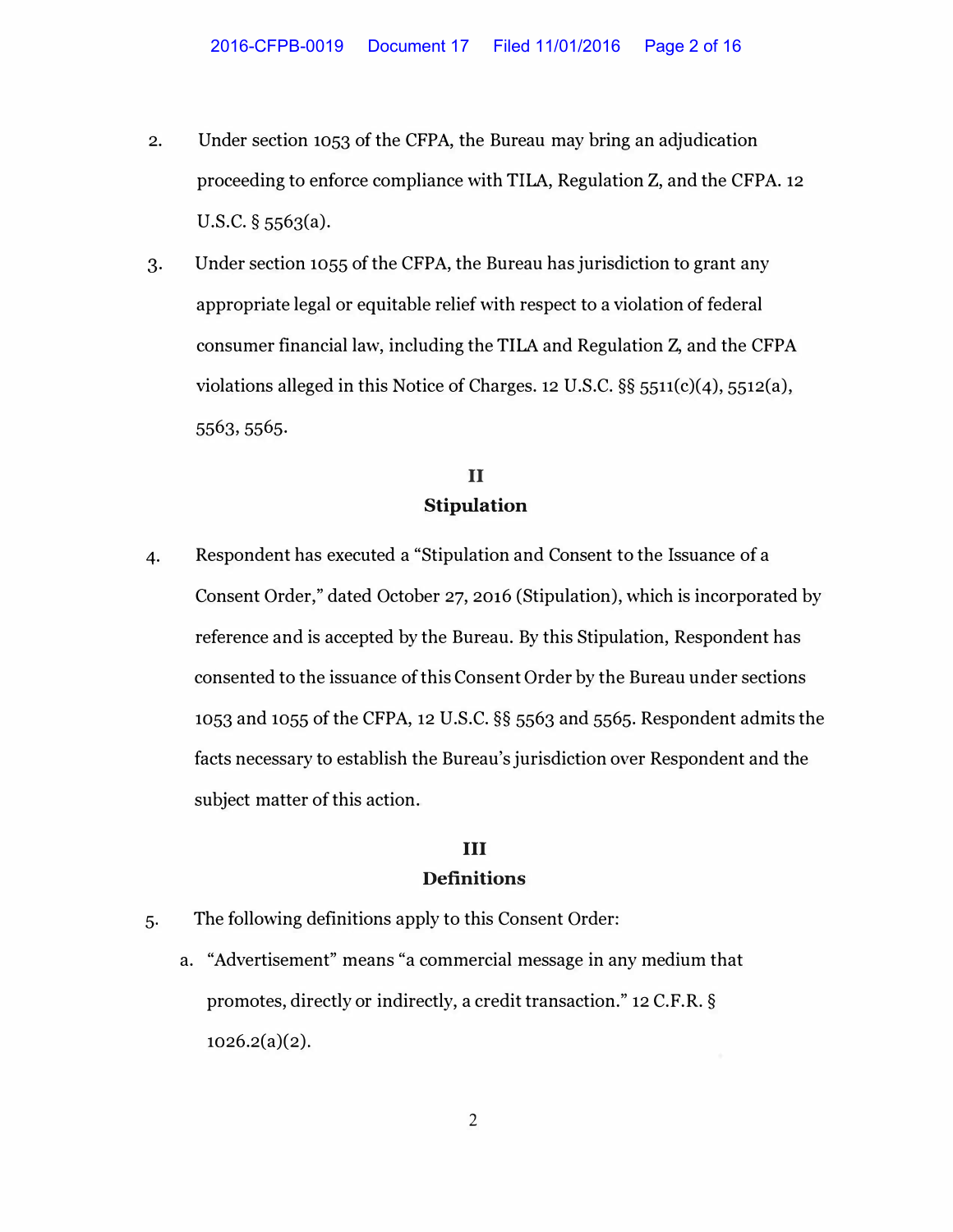- b. "Clearly and prominently" means:
	- **1.** In textual communications (e.g., printed publications or words displayed on the screen of an electronic device), the disclosure must be of a type size and location sufficiently noticeable for an ordinary consumer to read and comprehend it, in print that contrasts with the background on which it appears;
	- ii. In communications disseminated orally or through audible means (e.g., radio or streaming audio), the disclosure must be delivered in a volume and cadence sufficient for an ordinary consumer to hear and comprehend it;
	- iii. In communications disseminated through video means (e.g., television or streaming video), the disclosure must be in writing in a form consistent with subsection (i), and must appear on the screen for a duration sufficient for an ordinary consumer to read and comprehend it;
	- 1v. In communications made through interactive media such as the internet, online services, and software, the disclosure must be unavoidable and presented in a form consistent with subsection (i);
	- v. In communications that contain both audio and visual portions, the disclosure must be presented simultaneously in both the audio and visual portions of the communication; and
	- **VI.** In all instances, the disclosure must be presented before the consumer incurs any financial obligation, in an understandable language and syntax, and with nothing contrary to, inconsistent with, or in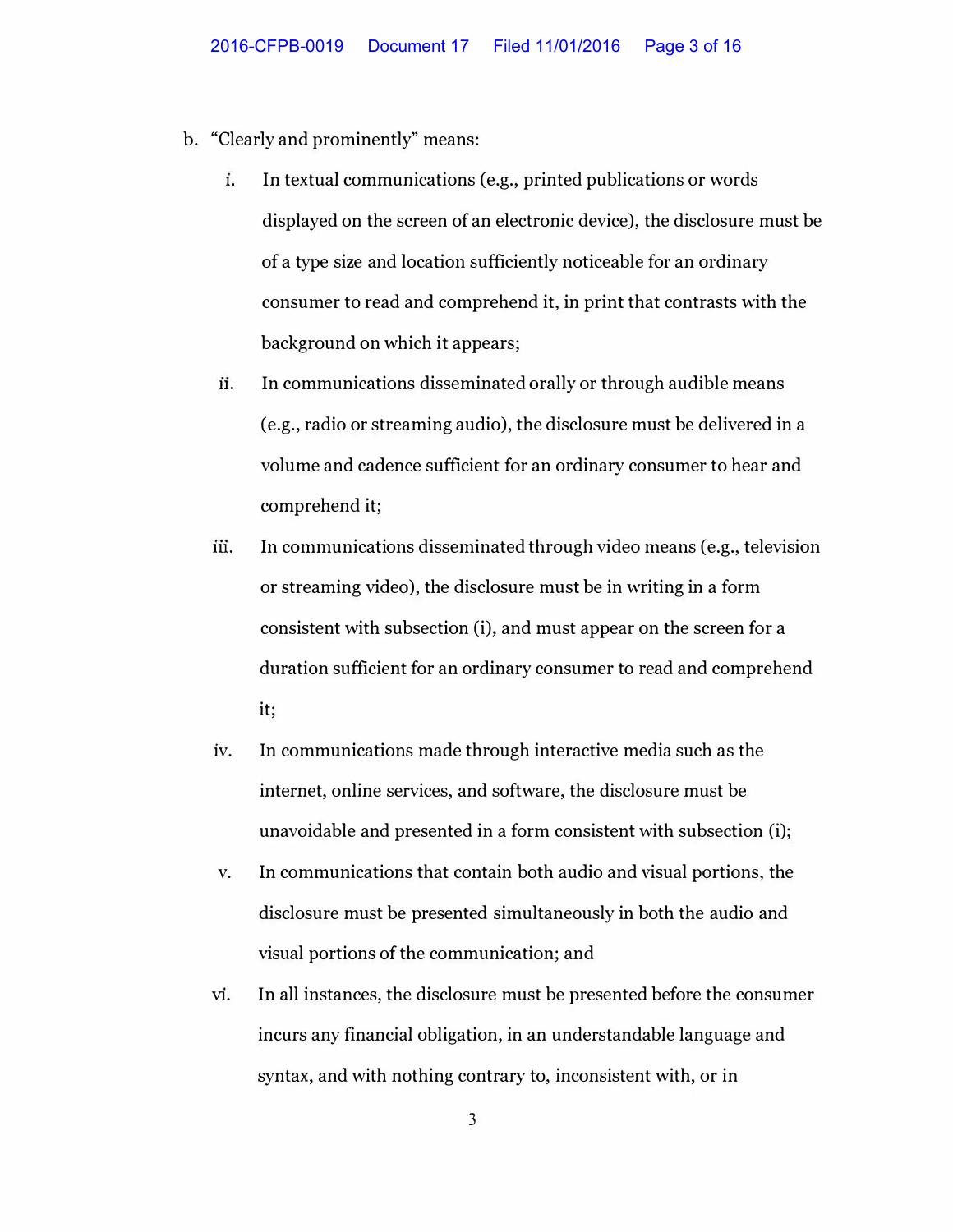mitigation of the disclosures used in any communication with the consumer.

- c. "Effective Date" means the date on which the Consent Order is issued.
- d. "Enforcement Director" means the Assistant Director of the Office of Enforcement for the Consumer Financial Protection Bureau, or his/her delegate.
- e. "Finance Charge" means "the cost of consumer credit as a dollar amount" and "includes any charge payable directly or indirectly by the consumer and imposed directly or indirectly by the creditor as an incident to or a condition of the extension of credit."  $12$  C.F.R. §  $1026.4(a)$ .
- f. "Related Consumer Action" means a private action by or on behalf of one or more consumers or an enforcement action by another governmental agency brought against Respondent based on substantially the same facts as described in Section IV of this Consent Order.
- g. "Relevant Period" includes the period from July 6, 2016 to September 21, **2016.**
- h. "Respondent" means Oasis Title Loans, LLC, and its successors and assigns.
- **1.** "Service Provider" has the same meaning as defined by 12 U.S.C. § 5481(26).

#### IV

### **Bureau Findings and Conclusions**

The Bureau finds the following:

6. Respondent is a limited liability company formed in Arizona in 2013.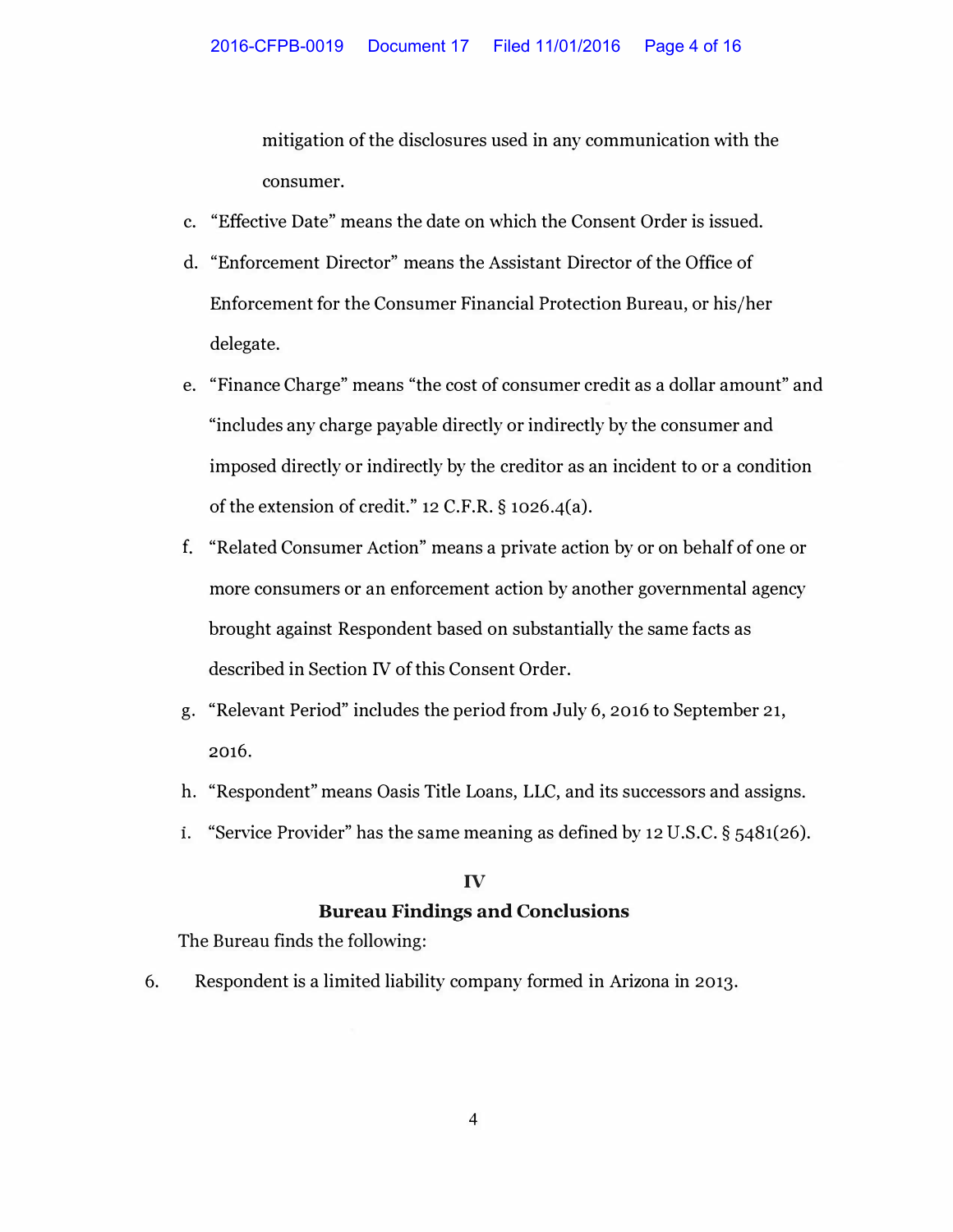- 7. Respondent is licensed as a sales finance company by the Arizona Department of Financial Institutions.
- 8. Respondent offers, and has been offering during all times relevant to this Consent Order, "closed-end credit" in the form of vehicle title loans to "consumers" as those terms are defined in Regulation Z, 12 C.F.R. §  $1026.2(a)(10) \& (11).$
- 9. Respondent is a "person" within the meaning of TILA and Regulation Z because it is a limited liability company. 15 U.S.C. § 1602(e), 12 C.F.R. §1026.2(a)(22).
- 10. Respondent is a "covered person" under the CFPA because it is a limited liability company that engages in offering and providing vehicle title loans, which are "consumer financial products or services" under the CFPA. 12 U.S.C.  $\S$  5481(5), (6), 15(a)(i), (19).
- 11. Respondent marketed its title loan services on the Internet at the address: http://www.oasisinsurance.com/loans-info-auto.html.
- 12. The "Auto Title Loans" page of the Company's website displayed a chart that included columns for "Loan Amount" and "Interest Percentage Rate Charged on Loan." The chart displayed varying monthly rates of finance based on the loan amount.
- 13. Respondent's Internet advertisement constituted a commercial message in any medium that promotes, directly or indirectly, a credit transaction.
- 14. Respondent's Internet advertisement failed to disclose a corresponding annual percentage rate for the advertised monthly rates of finance. The advertisement also failed to use the term "annual percentage rate" or its common abbreviation **"APR."**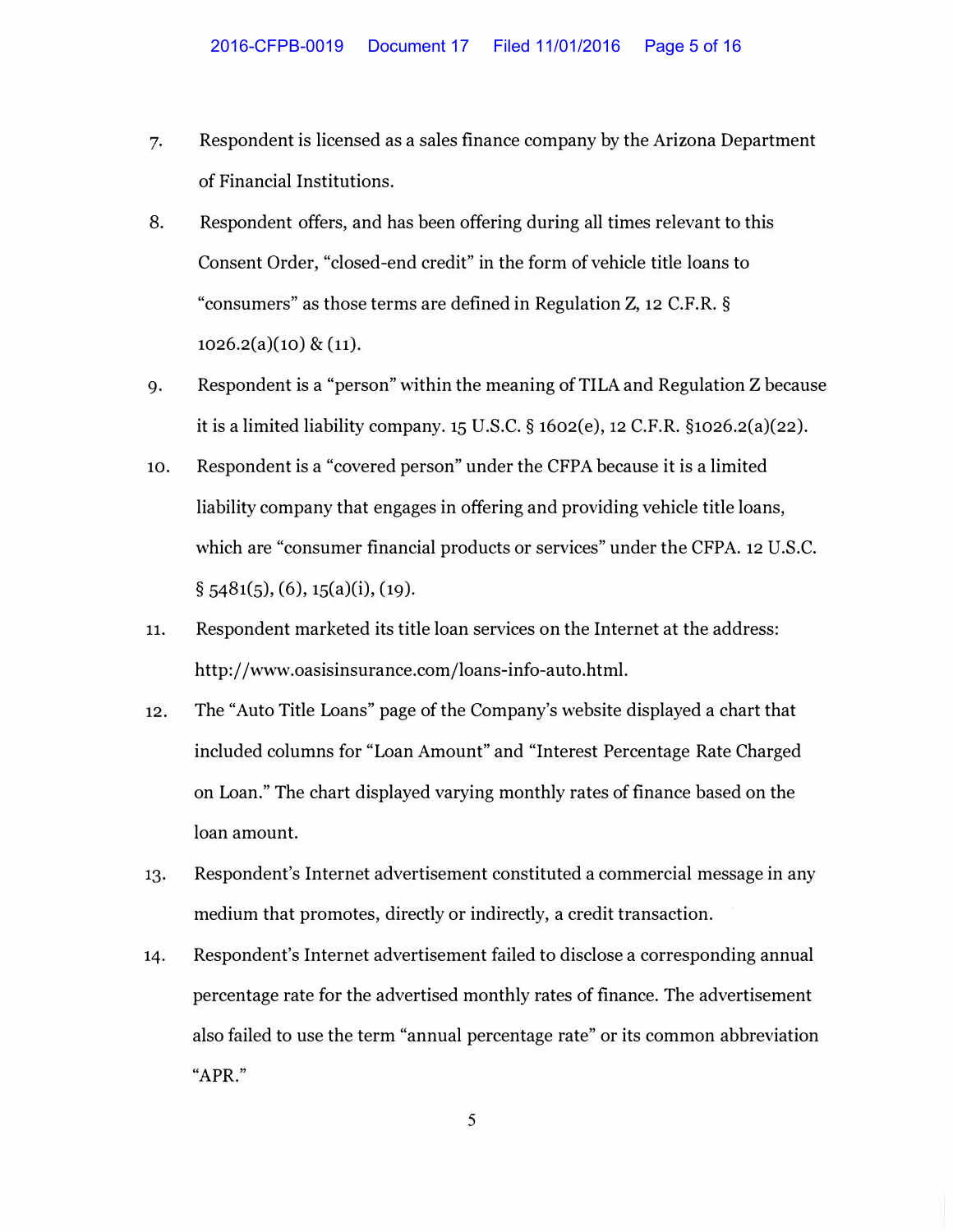- 15. The advertisement was displayed continuously on Respondent's website throughout the Relevant Period.
- 16. Respondent's failure to express its finance charge as an annual percentage rate on its Internet advertisement is in violation of TILA and Regulation Z, which require that when an advertisement for closed end credit "states a rate of finance charge, it shall state the rate as an 'annual percentage rate,' using that term." 12 C.F.R. § 1026.24(c); *see also* 15 U.S.C. § 1664(c).
- 17. Respondent's failure to comply with the advertising requirements of TILA and Regulation Z constitutes a violation of section  $1036(a)(1)(A)$  of the CFPA, 12 U.S.C. **§** 5536(a)(1)(A).

# **ORDER** V **Conduct Provisions**

IT IS ORDERED, under sections 1053 and 1055 of the CFPA, that:

18. Respondent and its members, officers, agents, servants, employees, and attorneys who have actual notice of this Consent Order, whether acting directly or indirectly, may not violate section  $144(c)$  of TILA, 15 U.S.C. § 1664(c), TILA's implementing Regulation Z, 12 C.F.R. **§** 1026.24(c), or section 1036(a)(1)(A) of the CFPA, 12 U.S.C. **§** 5536(a)(1)(A). Respondent and its members, officers, agents, servants, employees, and attorneys who have actual notice of this Consent Order, whether acting directly or indirectly, shall cease and desist from advertising a rate of finance charge without clearly and prominently stating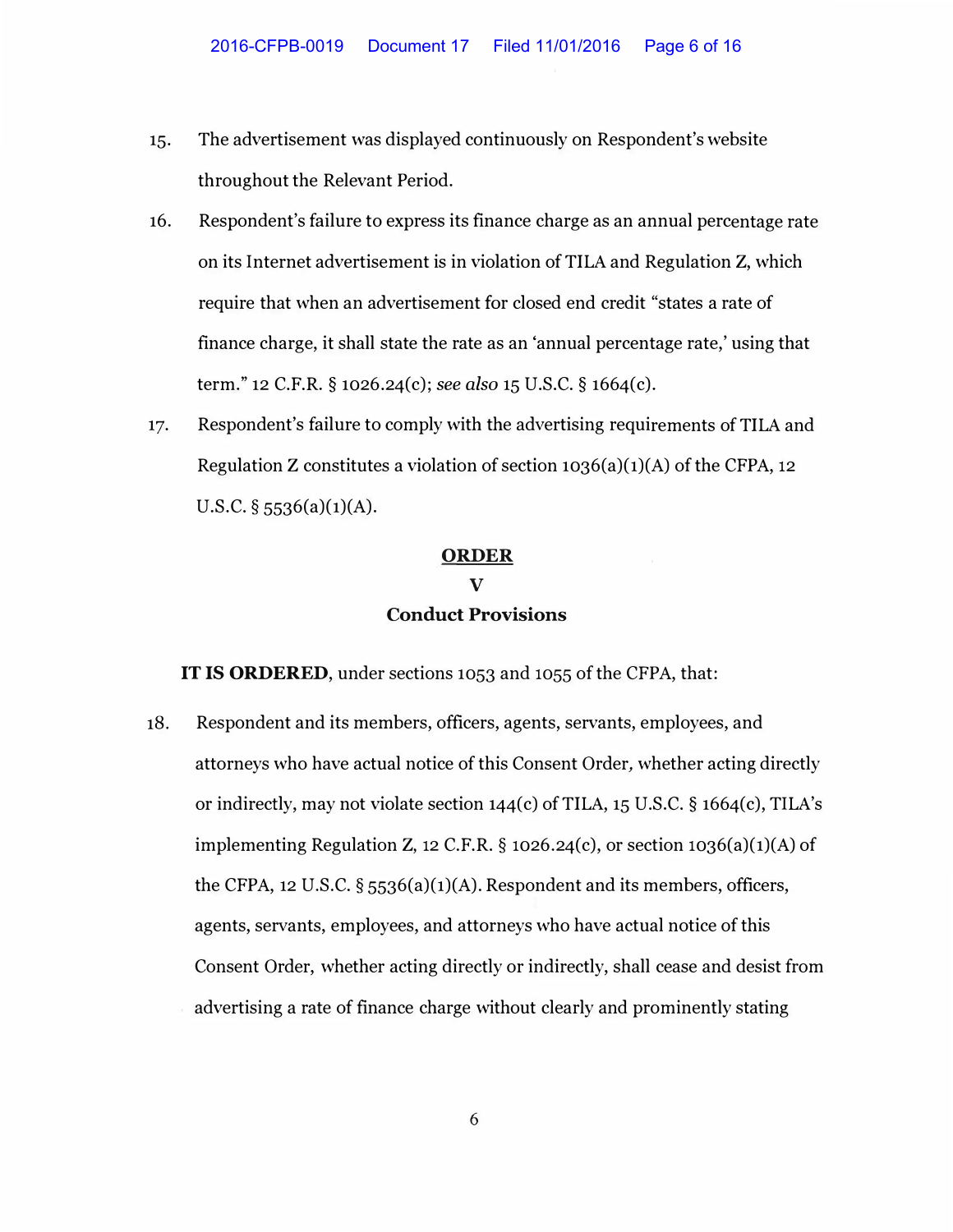that rate as an "annual percentage rate," using that term, in accordance with TILA and Regulation Z. 15 U.S.C. § 1664(c), 12 C.F.R. § 1026.24(c).

19. Respondent and its members, officers, agents, servants, employees, and attorneys who have actual notice of this Consent Order, whether acting directly or indirectly, may not violate any other provisions of TILA, 15 U.S.C. §§ 1601 *et seq.,* or its implementing Regulation Z, 12 C.F.R. pt. 1026.

# **VI Compliance Plan**

- 20. Within 30 days of the Effective Date, Respondent must submit to the Enforcement Director for review and determination of non-objection a comprehensive compliance plan designed to ensure that Respondent's title lending practices comply with all applicable Federal consumer financial laws and the terms of this Order (Compliance Plan). The Compliance Plan must include, at a minimum:
	- a. Detailed steps for addressing each action required by this Order; and
	- b. Specific timeframes and deadlines for implementation of those steps.
- 21. The Enforcement Director will have the discretion to make a determination of non-objection to the Compliance Plan or direct Respondent to revise it. If the Enforcement Director directs Respondent to revise the Compliance Plan, Respondent must make the revisions and resubmit the Compliance Plan to the Enforcement Director within 30 days.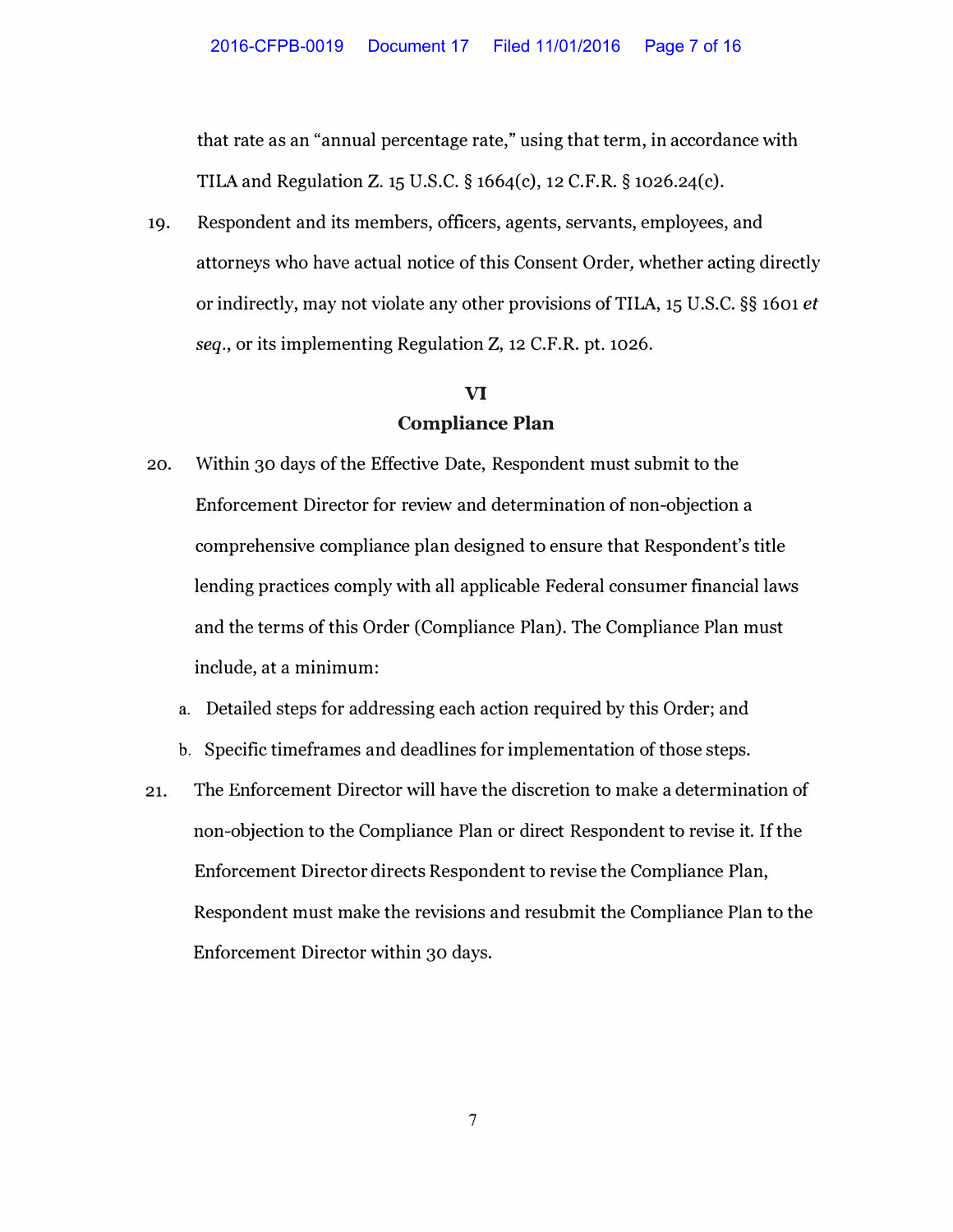22. After receiving notification that the Enforcement Director has made a determination of non-objection to the Compliance Plan, Respondent must implement and adhere to the steps, requirements, deadlines, and timeframes outlined in the Compliance Plan.

# **VII Order to Pay Civil Money Penalties**

### **IT IS FURTHER ORDERED** that:

- 23. Under section 1055(c) of the CFPA, 12 U.S.C.  $\S$  5565(c), by reason of the violations of law described in Section IV of this Consent Order, and taking into account the factors in 12 U.S.C.  $\S$  5565(c)(3), Respondent must pay a civil money penalty of \$20,000 to the Bureau.
- 24. Within 10 days of the Effective Date, Respondent must pay the civil money penalty by wire transfer to the Bureau or to the Bureau's agent in compliance with the Bureau's wiring instructions.
- 25. The civil money penalty paid under this Consent Order will be deposited in the Civil Penalty Fund of the Bureau as required by section 1017(d) of the CFPA, 12 U.S.C. § 5497(d).
- 26. Respondent must treat the civil money penalty paid under this Consent Order as a penalty paid to the government for all purposes. Regardless of how the Bureau ultimately uses those funds, Respondent may not:
	- a. Claim, assert, or apply for a tax deduction, tax credit, or any other tax benefit for any civil money penalty paid under this Consent Order; or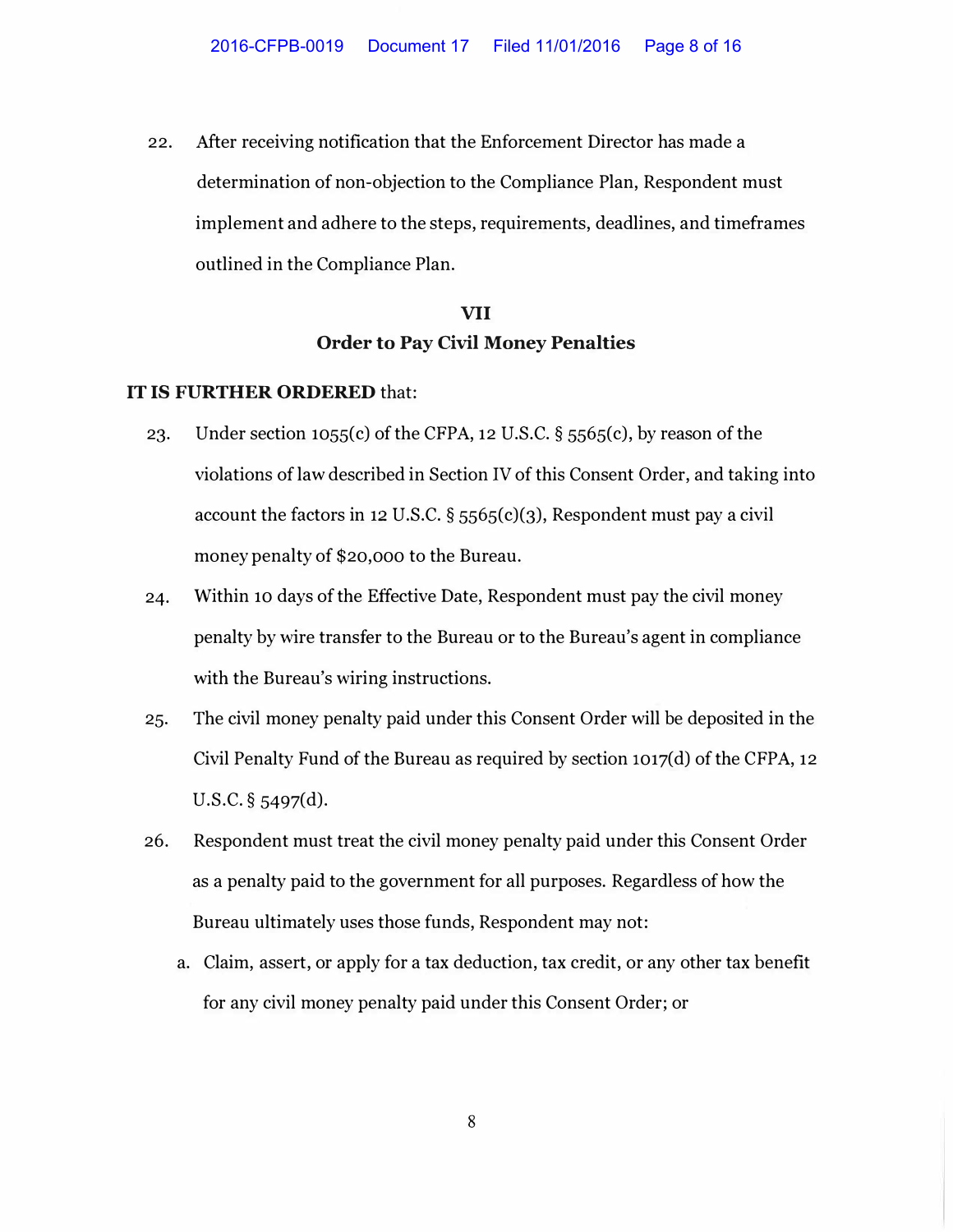- b. Seek or accept, directly or indirectly, reimbursement or indemnification from any source, including but not limited to payment made under any insurance policy, with regard to any civil money penalty paid under this Consent Order.
- 27. To preserve the deterrent effect of the civil money penalty in any Related Consumer Action, Respondent may not argue that Respondent is entitled to, nor may Respondent benefit by, any offset or reduction of any compensatory monetary remedies imposed in the Related Consumer Action because of the civil money penalty paid in this action (Penalty Offset). If the court in any Related Consumer Action grants such a Penalty Offset, Respondent must, within 30 days after entry of a final order granting the Penalty Offset, notify the Bureau, and pay the amount of the Penalty Offset to the U.S. Treasury. Such a payment will not be considered an additional civil money penalty and will not change the amount of the civil money penalty imposed in this action.
- 28. In the event of any default on Respondent's obligations to make payment under this Consent Order, interest, computed under 28 U.S.C. § 1961, as amended, will accrue on any outstanding amounts not paid from the date of default to the date of payment, and will immediately become due and payable.
- 29. Respondent must relinquish all dominion, control, and title to the funds paid to the fullest extent permitted by law and no part of the funds may be returned to Respondent.
- 30. Under 31 U.S.C. § 7701, Respondent, unless it already has done so, must furnish to the Bureau its taxpayer identifying numbers, which may be used for purposes of collecting and reporting on any delinquent amount arising out of this Consent Order.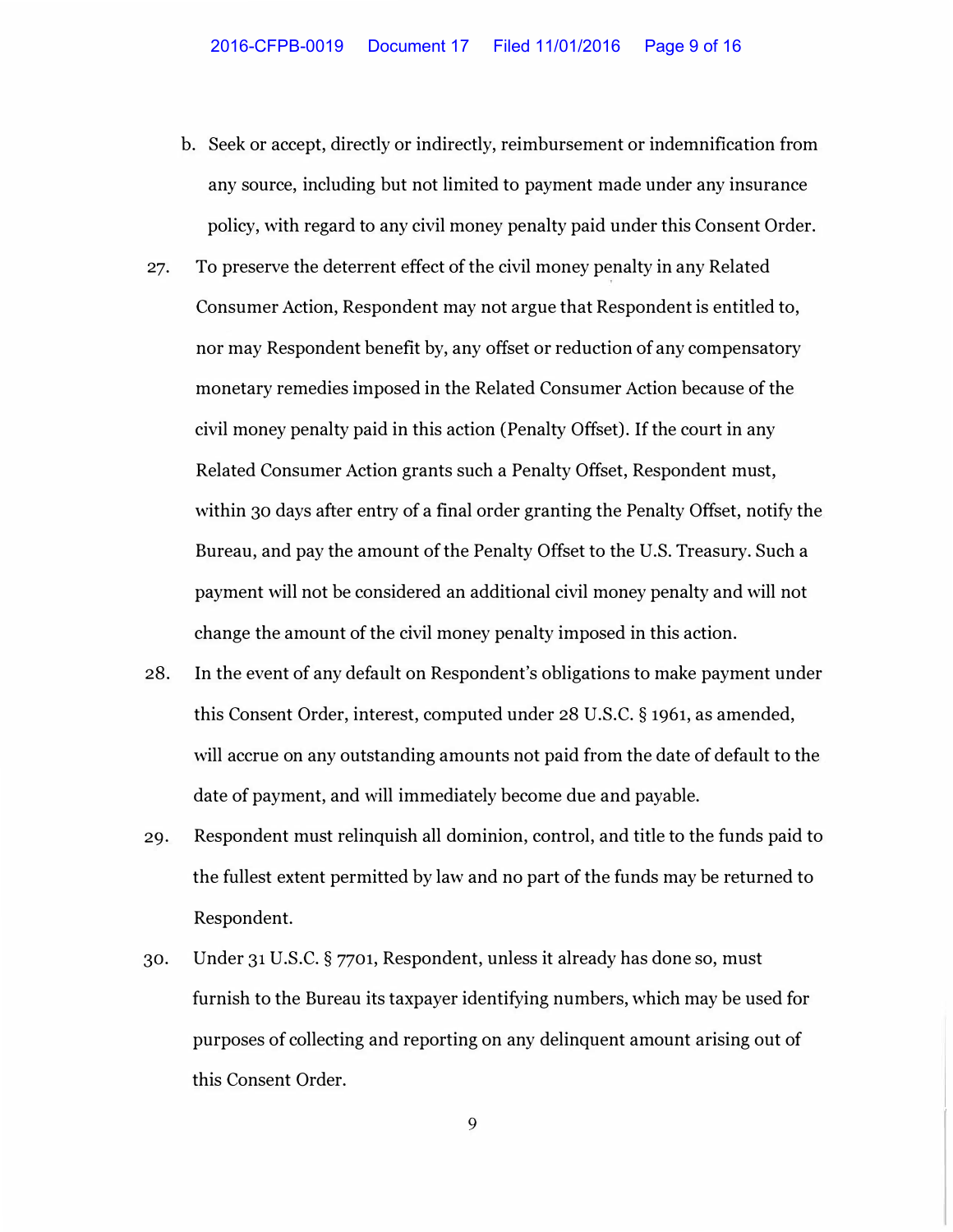31. Within 30 days of the entry of a final judgment, consent order, or settlement in a Related Consumer Action, Respondent must notify the Enforcement Director of the final judgment, consent order, or settlement in writing. That notification must indicate the amount of redress, if any, that Respondent paid or is required to pay to consumers and describe the consumers or classes of consumers to whom that redress has been or will be paid.

# **VIII Reporting Requirements**

#### IT IS FURTHER ORDERED that:

- 32. Respondent must notify the Bureau of any development that may affect compliance obligations arising under this Consent Order, including but not limited to, a dissolution, assignment, sale, merger, or other action that would result in the emergence of a successor company; the creation or dissolution of a subsidiary, parent, or affiliate that engages in any acts or practices subject to this Consent Order; the filing of any bankruptcy or insolvency proceeding by or against Respondent; or a change in Respondent's name or address. Respondent must provide this notice, if practicable, at least 30 days before the development, but in any case no later than 14 days after the development.
- 33. Within 7 days of the Effective Date, Respondent must designate at least one telephone number and email, physical, and postal address as points of contact, which the Bureau may use to communicate with Respondent;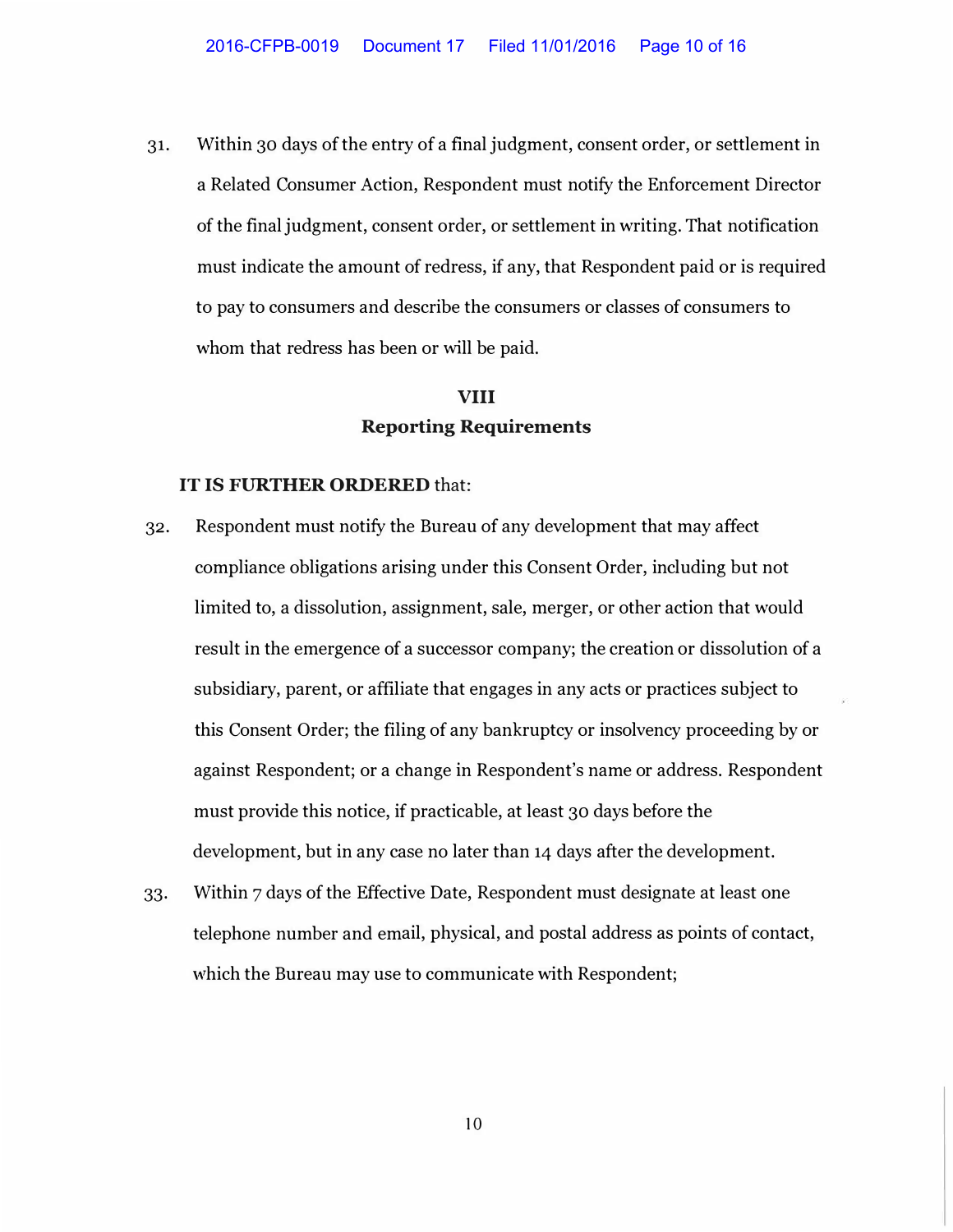- 34. Respondent must report any change in the information required to be submitted under Paragraph **32** at least **30** days before the change or as soon as practicable after the learning about the change, whichever is sooner.
- 35. Within 90 days of the Effective Date, and again one year after the Effective Date, Respondent must submit to the Enforcement Director an accurate written compliance progress report (Compliance Report), which, at a minimum:
	- a. Describes in detail the manner and form in which Respondent has complied with this Consent Order; and
	- b. Attaches a copy of each Order Acknowledgment obtained under Section IX, unless previously submitted to the Bureau.

# **IX Order Distribution and Acknowledgment**

### **IT IS FURTHER ORDERED** that,

- **36.** Within **30** days of the Effective Date, Respondent must deliver a copy of this Consent Order to each of its members and executive officers, as well as to any managers, employees, Service Providers, or other agents and representatives who have responsibilities related to the subject matter of the Consent Order.
- 37. For 5 years from the Effective Date, Respondent must deliver a copy of this Consent Order to any business entity resulting from any change in structure referred to in Section VIII, any future members and executive officers, as well as to any managers, employees, Service Providers, or other agents and representatives who will have responsibilities related to the subject matter of the Consent Order before they assume their responsibilities.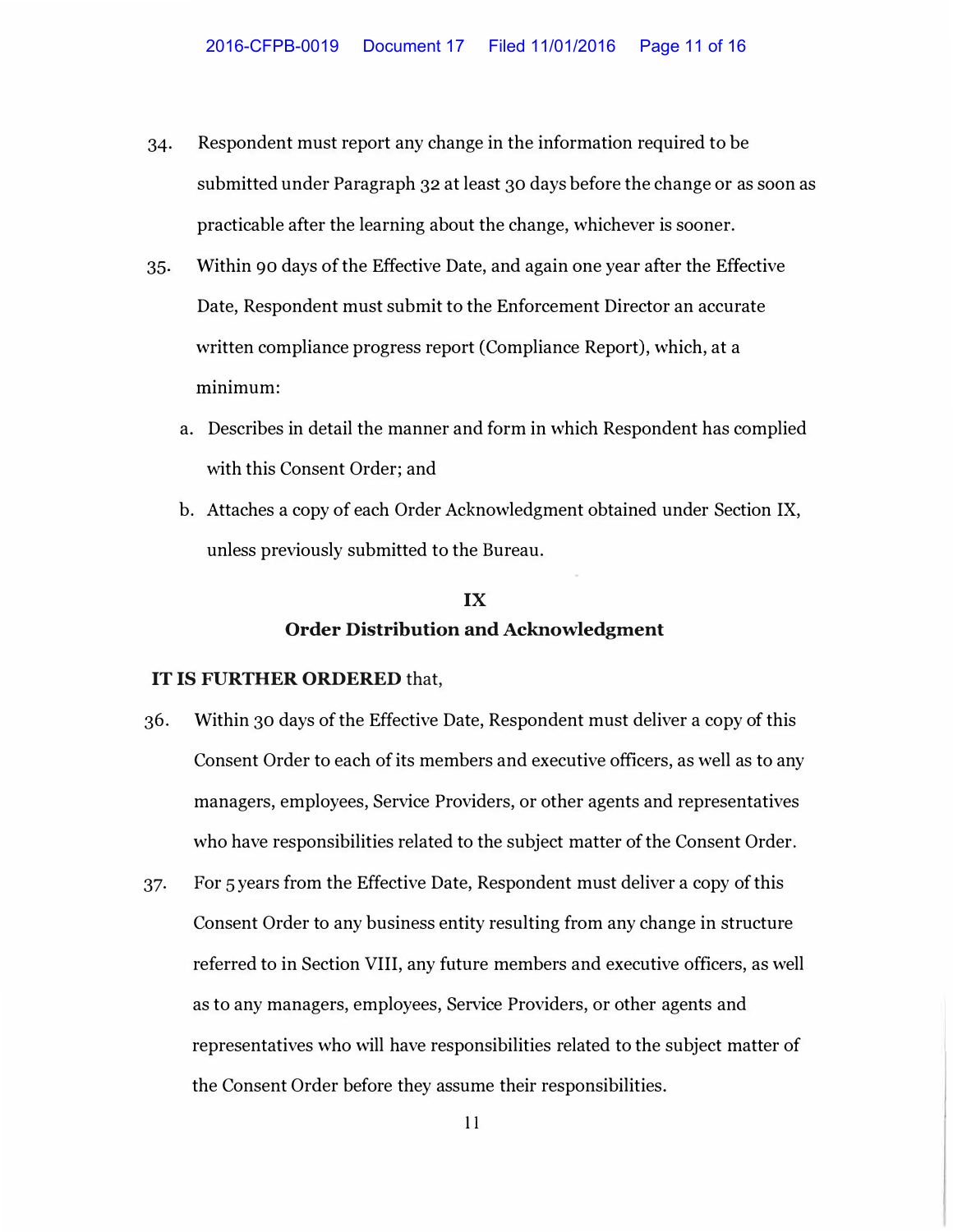38. Respondent must secure a signed and dated statement acknowledging receipt of a copy of this Consent Order, ensuring that any electronic signatures comply with the requirements of the E-Sign Act, 15 U.S.C. § 7001 *et seq.,* within 30 days of delivery, from all persons receiving a copy of this Consent Order under this Section.

## X **Notices**

## IT IS FURTHER ORDERED that:

39. Unless otherwise directed in writing by the Bureau, Respondent must provide

all submissions, requests, communications, or other documents relating to this

Consent Order in writing, with the subject line, *"In re Oasis Title Loans, LLC*

File No. 2016-CFPB-0019," and send them either:

a. By overnight courier (not the U.S. Postal Service), as follows:

Assistant Director for Enforcement Consumer Financial Protection Bureau ATTENTION: Office of Enforcement 1625 Eye Street, N.W. Washington D.C. 20006; or

b. By first-class mail to the below address and contemporaneously by email

to Enforcement Compliance@cfpb.gov:

Assistant Director for Enforcement Consumer Financial Protection Bureau ATTENTION: Office of Enforcement 1700 G Street, N.W. Washington D.C. 20552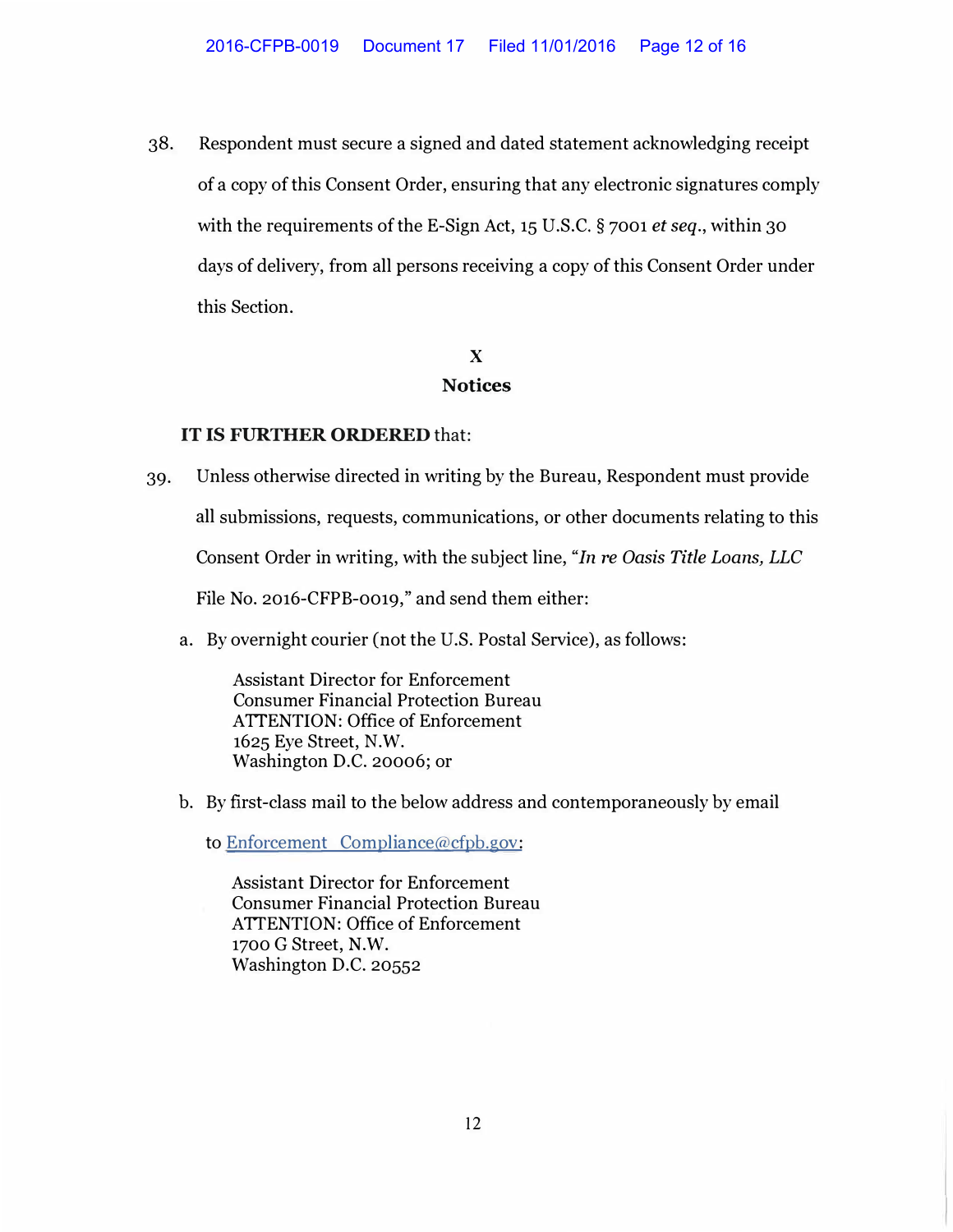#### **XI**

### **Compliance Monitoring**

**IT IS FURTHER ORDERED** that, to monitor Respondent's compliance with this Consent Order:

- 40. Within 14 days of receipt of a written request from the Bureau, Respondent must submit additional Compliance Reports or other requested information, which must be made under penalty of perjury; provide sworn testimony; or produce documents.
- 41. For purposes of this Section, the Bureau may communicate directly with Respondent, unless Respondent retains counsel related to these communications.
- 42. Nothing in this Consent Order will limit the Bureau's lawful use of civil investigative demands under 12 C.F.R. § 1080.6 or other compulsory process.

## **XII Modifications to Non-Material Requirements**

### IT IS FURTHER ORDERED that:

- 43. Respondent may seek a modification to non-material requirements of this Consent Order *(e.g.,* reasonable extensions of time and changes to reporting requirements) by submitting a written request to the Enforcement Director.
- 44. The Enforcement Director may, in his/her discretion, modify any non-material requirements of this Consent Order *(e.g., reasonable extensions of time and* changes to reporting requirements) if he/she determines good cause justifies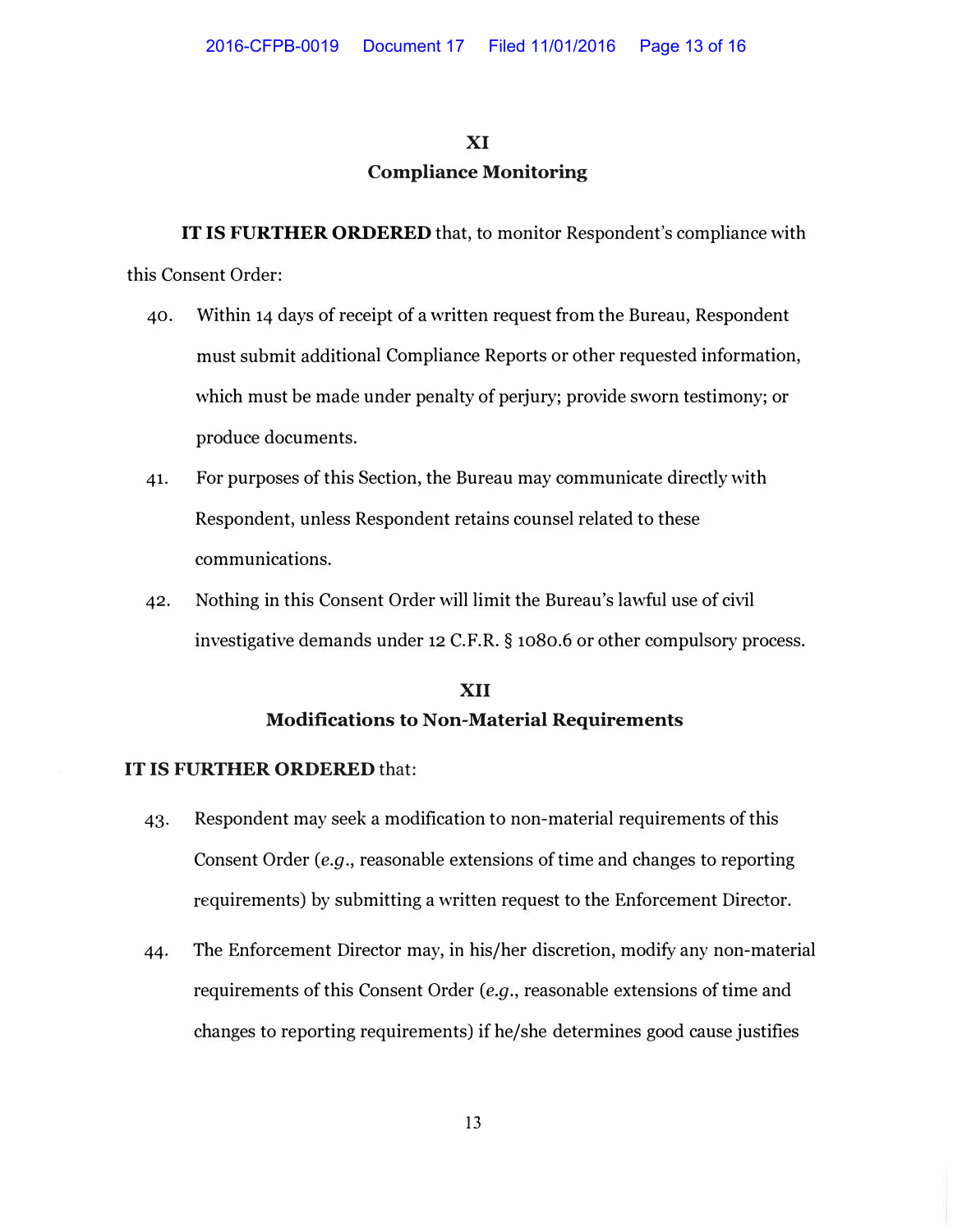the modification. Any such modification by the Enforcement Director must be in writing.

## **XIII Administrative Provisions**

- 45. The provisions of this Consent Order do not bar, estop, or otherwise prevent the Bureau, or any other governmental agency, from taking any other action against Respondent, except as described in Paragraph 46.
- 46. The Bureau releases and discharges Respondent from all potential liability for law violations that the Bureau has or might have asserted based on the practices described in Section IV of this Consent Order, to the extent such practices occurred before the Effective Date and the Bureau knows about them as of the Effective Date. The Bureau may use the practices described in this Consent Order in future enforcement actions against Respondent and its affiliates, including, without limitation, to establish a pattern or practice of violations or the continuation of a pattern or practice of violations or to calculate the amount of any penalty. This release does not preclude or affect any right of the Bureau to determine and ensure compliance with the Consent Order, or to seek penalties for any violations of the Consent Order.
- 47. All pending motions are hereby denied as moot.
- 48. This Consent Order is intended to be, and will be construed as, a final Consent Order issued under section 1053 of the CFPA, 12 U.S.C. § 5563, and expressly does not form, and may not be construed to form, a contract binding the Bureau or the United States.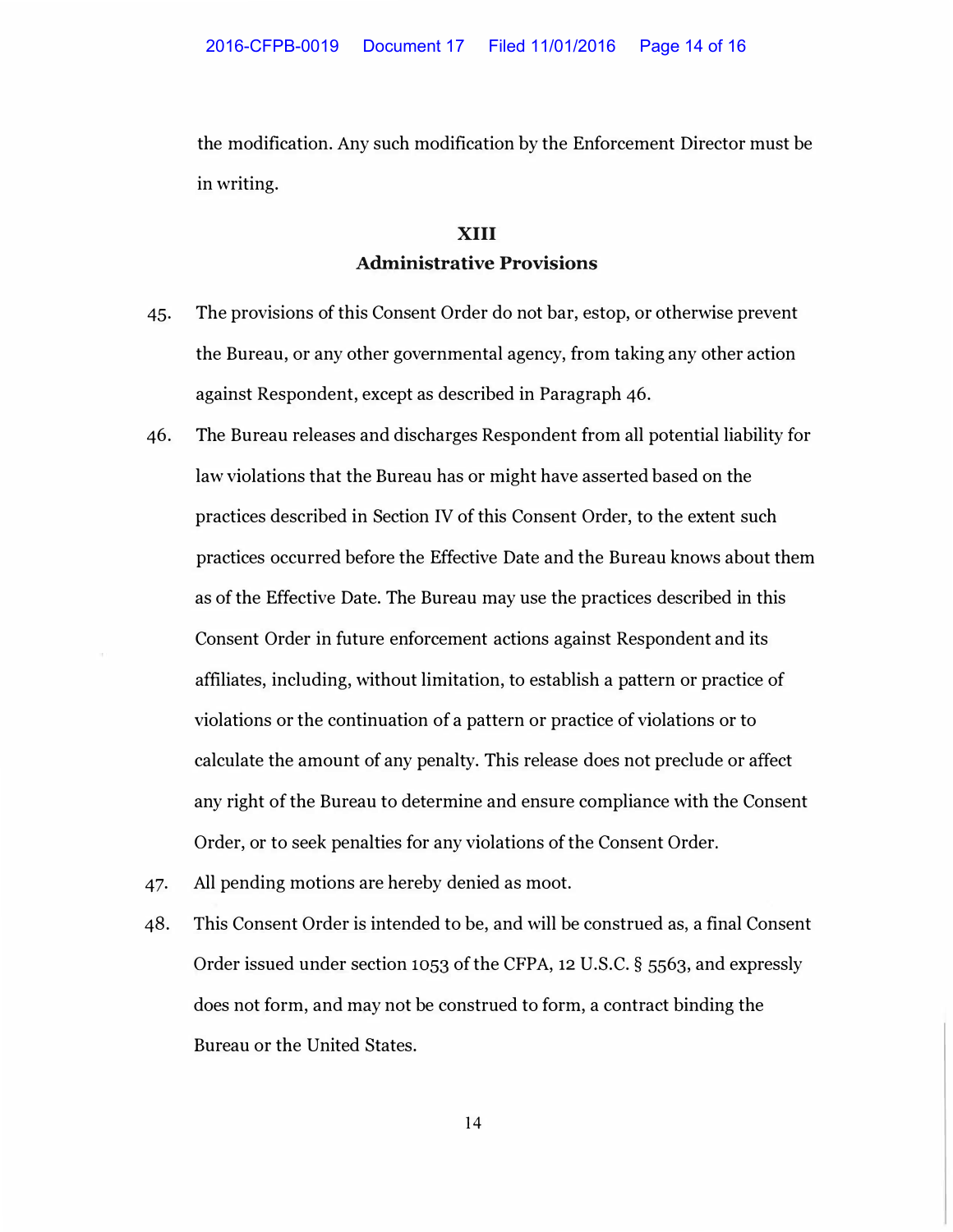- 49. This Consent Order will terminate 5 years from the Effective Date or 5 years from the most recent date that the Bureau initiates an action alleging any violation of the Consent Order by Respondent. If such action is dismissed or the relevant adjudicative body rules that Respondent did not violate any provision of the Consent Order, and the dismissal or ruling is either not appealed or upheld on appeal, then the Consent Order will terminate as though the action had never been filed. The Consent Order will remain effective and enforceable until such time, except to the extent that any provisions of this Consent Order have been amended, suspended, waived, or terminated in writing by the Bureau or its designated agent.
- 50. Calculation of time limitations will run from the Effective Date and be based on calendar days, unless otherwise noted.
- 51. Should Respondent seek to transfer or assign all or part of its operations that are subject to this Consent Order, Respondent must, as a condition of sale, obtain the written agreement of the transferee or assignee to comply with all applicable provisions of this Consent Order.
- 52. The provisions of this Consent Order will be enforceable by the Bureau. For any violation of this Consent Order, the Bureau may impose the maximum amount of civil money penalties allowed under section 1055(c) of the CFPA, 12 U.S.C. §  $5565(c)$ . In connection with any attempt by the Bureau to enforce this Consent Order in federal district court, the Bureau may serve Respondent wherever Respondent may be found and Respondent may not contest that court's personal jurisdiction over Respondent.